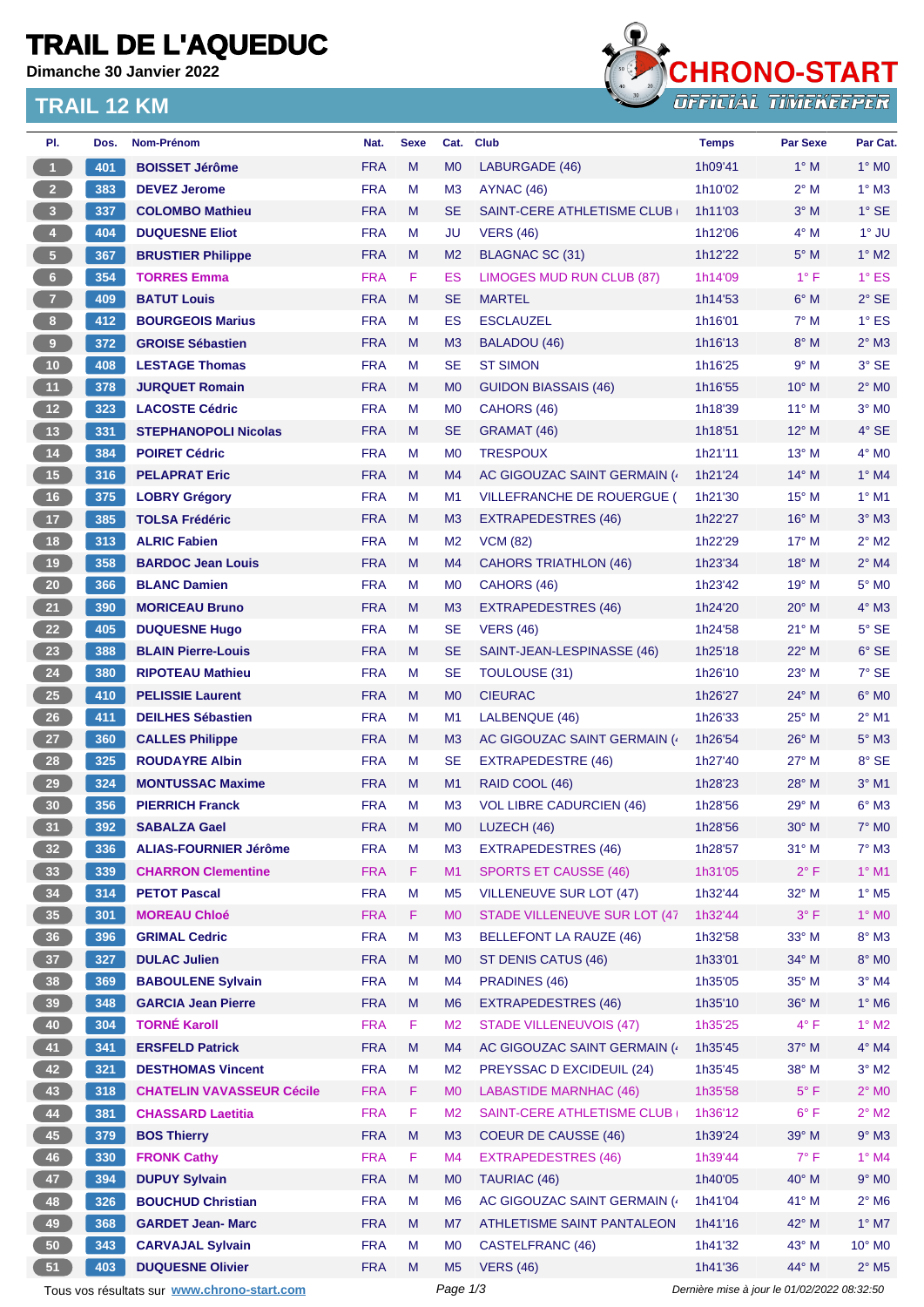# **TRAIL DE L'AQUEDUC**

**Dimanche 30 Janvier 2022**

### **TRAIL 12 KM**



| PI.                                                                                                    | Dos. | Nom-Prénom                         | Nat.       | <b>Sexe</b> | Cat.           | <b>Club</b>                      | <b>Temps</b> | <b>Par Sexe</b> | Par Cat.                 |
|--------------------------------------------------------------------------------------------------------|------|------------------------------------|------------|-------------|----------------|----------------------------------|--------------|-----------------|--------------------------|
| 52                                                                                                     | 346  | <b>BLASSELLE Thomas</b>            | <b>FRA</b> | M           | M <sub>2</sub> | TOULOUSE (31)                    | 1h41'45      | $45^{\circ}$ M  | $4^\circ$ M2             |
| 53                                                                                                     | 382  | <b>LESCURE Olivier</b>             | <b>FRA</b> | M           | M <sub>2</sub> | <b>TRAIL DAUTOIRE (46)</b>       | 1h42'27      | 46° M           | $5^\circ$ M2             |
| 54                                                                                                     | 399  | <b>HUC Sebastien</b>               | <b>FRA</b> | M           | M <sub>2</sub> | AC GIGOUZAC SAINT GERMAIN (      | 1h43'55      | $47^\circ$ M    | $6°$ M2                  |
| 55                                                                                                     | 305  | <b>SANDRINE PICHAYROU Sandrine</b> | <b>FRA</b> | F.          | M <sub>3</sub> | <b>STADE VILLENEUVOIS (47)</b>   | 1h44'21      | $8^{\circ}$ F   | $1^\circ$ M3             |
| 56                                                                                                     | 332  | <b>BRESSANGES Alain</b>            | <b>FRA</b> | M           | M <sub>6</sub> | <b>MONTAUBAN (82)</b>            | 1h44'40      | $48^\circ$ M    | $3°$ M <sub>6</sub>      |
| 57                                                                                                     | 322  | <b>DUVERNOY Pierre</b>             | <b>FRA</b> | M           | M <sub>5</sub> | <b>BOURG SAINT-BERNARD (31)</b>  | 1h44'45      | 49° M           | $3°$ M <sub>5</sub>      |
| 58                                                                                                     | 353  | <b>TORNÉ Laure</b>                 | <b>FRA</b> | F.          | M <sub>0</sub> | CAHORS (46)                      | 1h46'07      | $9^{\circ}$ F   | $3°$ MO                  |
| 59                                                                                                     | 407  | <b>SENTILLES Alexandre</b>         | <b>FRA</b> | М           | <b>SE</b>      | <b>FOULAYRONNES (47)</b>         | 1h46'11      | $50^{\circ}$ M  | $9°$ SE                  |
| 60                                                                                                     | 359  | <b>DELIBES-BAREILLE Matthieu</b>   | <b>FRA</b> | M           | M <sub>2</sub> | CAHORS (46)                      | 1h46'20      | $51^\circ$ M    | $7^\circ$ M2             |
| 61                                                                                                     | 414  | <b>NODARI Sébastien</b>            | <b>FRA</b> | M           | M <sub>3</sub> | LALBENQUE (46)                   | 1h46'21      | 52° M           | 10° M3                   |
| 62                                                                                                     | 415  | <b>PRADIE Aurélien</b>             | <b>FRA</b> | M           | M <sub>0</sub> | <b>LABASTIDE MURAT</b>           | 1h46'22      | $53^\circ$ M    | 11° M0                   |
| 63                                                                                                     | 406  | <b>DUQUESNE Fanny</b>              | <b>FRA</b> | F           | M <sub>2</sub> | <b>VERS (46)</b>                 | 1h47'02      | $10^{\circ}$ F  | $3°$ M2                  |
| 64                                                                                                     | 340  | <b>DUCOS Muriel</b>                | <b>FRA</b> | F           | M4             | S/L CLUB ATHLETIQUE BOE BON      | 1h48'05      | $11^{\circ}$ F  | $2°$ M4                  |
| 65                                                                                                     | 400  | <b>THOMAS Anne</b>                 | <b>FRA</b> | F           | M <sub>2</sub> | <b>BELLEFONT LA RAUZE (46)</b>   | 1h48'29      | $12^{\circ}$ F  | $4^{\circ}$ M2           |
| 66                                                                                                     | 365  | <b>MILLET Nicolas</b>              | <b>FRA</b> | M           | M <sub>2</sub> | ALBIAS (82)                      | 1h49'42      | 54° M           | $8^\circ$ M2             |
| 67                                                                                                     | 344  | <b>HERNANDEZ Jean-Marc</b>         | <b>FRA</b> | M           | M <sub>3</sub> | <b>MONBEQUI (82)</b>             | 1h50'21      | 55° M           | 11° M3                   |
| 68                                                                                                     | 374  | <b>BERGERET Laurent</b>            | <b>FRA</b> | M           | M4             | <b>MONTAUBAN (82)</b>            | 1h50'51      | $56^{\circ}$ M  | $5^\circ$ M4             |
| 69                                                                                                     | 342  | <b>SENE Thomas</b>                 | <b>FRA</b> | М           | M <sub>1</sub> | <b>BESSIERES (31)</b>            | 1h51'34      | 57° M           | $4^{\circ}$ M1           |
| 70                                                                                                     | 351  | <b>SOULIE François</b>             | <b>FRA</b> | M           | M7             | <b>EXTRAPEDESTRE (46)</b>        | 1h51'36      | $58^{\circ}$ M  | $2^{\circ}$ M7           |
| 71                                                                                                     | 387  | <b>LAVIGNE Charlotte</b>           | <b>FRA</b> | F           | M <sub>3</sub> | <b>CAHORS TRIATHLON (46)</b>     | 1h51'43      | $13^{\circ}$ F  | $2^{\circ}$ M3           |
| 72                                                                                                     | 307  | <b>BARTHÉLÉMY Marlène</b>          | <b>FRA</b> | F           | M <sub>0</sub> | <b>BELLEFONT - LA RAUZE (46)</b> | 1h51'44      | $14^{\circ}$ F  | 4° MO                    |
| 73                                                                                                     | 349  | <b>BESSIERES Tristan</b>           | <b>FRA</b> | M           | M <sub>0</sub> | AYGUESVIVES (31)                 | 1h52'59      | $59^{\circ}$ M  | 12° M0                   |
| 74                                                                                                     | 335  | <b>ALCOUFFE Christine</b>          | <b>FRA</b> | F.          | M4             | AC GIGOUZAC SAINT GERMAIN (      | 1h53'44      | $15^{\circ}$ F  | $3°$ M4                  |
| 75                                                                                                     | 334  | <b>LAVERGNE Franck</b>             | <b>FRA</b> | M           | M <sub>3</sub> | AC GIGOUZAC SAINT GERMAIN (4     | 1h53'44      | 60° M           | $12^{\circ}$ M3          |
| 76                                                                                                     | 370  | <b>MURATET-MOUILLAC Marc</b>       | <b>FRA</b> | M           | M7             | CA BIRAC (82)                    | 1h54'39      | 61° M           | $3^\circ$ M7             |
| 77                                                                                                     | 391  | <b>BABOULENE Morgan</b>            | <b>FRA</b> | М           | M <sub>3</sub> | <b>TRESPOUX RASSIELS (46)</b>    | 1h56'39      | $62^{\circ}$ M  | $13^{\circ}$ M3          |
| 78                                                                                                     | 306  | <b>GARAÏALDE Elise</b>             | <b>FRA</b> | F.          | M <sub>2</sub> | L'HONOR DE COS (82)              | 1h56'55      | $16^{\circ}$ F  | $5^\circ$ M2             |
| 79                                                                                                     | 397  | <b>NENIL Myriam</b>                | <b>FRA</b> | F           | M <sub>2</sub> | CAHORS (46)                      | 1h56'56      | $17^{\circ}$ F  | $6^\circ$ M2             |
| 80                                                                                                     | 345  | <b>VITRAC Nicole</b>               | <b>FRA</b> | F.          | M4             | AC GIGOUZAC SAINT GERMAIN (      | 1h57'37      | $18^{\circ}$ F  | $4^{\circ}$ M4           |
| 81                                                                                                     | 347  | <b>BACH Sylvie</b>                 | <b>FRA</b> | F           | M4             | AC GIGOUZAC SAINT GERMAIN (4     | 1h57'38      | $19^{\circ}$ F  | $5^\circ$ M4             |
| 82                                                                                                     | 386  |                                    | <b>FRA</b> | M           |                | <b>CAHORS TRIATHLON (46)</b>     |              | $63^\circ$ M    | $4^\circ$ M6             |
|                                                                                                        |      | <b>MARX Jean-Luc</b>               |            |             | M <sub>6</sub> |                                  | 2h00'12      | 64° M           |                          |
| 83                                                                                                     | 312  | <b>MIRALLES Philippe</b>           | <b>FRA</b> | M           | M <sub>5</sub> | <b>AIRBUS RUNNING (31)</b>       | 2h00'45      |                 | 4° M5                    |
| 84                                                                                                     | 395  | <b>RIVOT Rudy</b>                  | <b>FRA</b> | M           | M1             | GRENADE (31)                     | 2h00'55      | 65° M           | $5^\circ$ M1             |
| 85                                                                                                     | 389  | <b>BOUILLAGUET Vincent</b>         | <b>FRA</b> | M           | M <sub>5</sub> | CAHORS (46)                      | 2h01'22      | 66° M           | $5^\circ$ M5             |
| 86                                                                                                     | 364  | <b>LE DORTZ Sandra</b>             | <b>FRA</b> | F           | M <sub>2</sub> | AC GIGOUZAC SAINT GERMAIN (      | 2h01'45      | $20^{\circ}$ F  | 7° M2                    |
| 87                                                                                                     | 328  | <b>PAVARD Ghislaine</b>            | <b>FRA</b> | $\mathsf F$ | M <sub>6</sub> | AC GIGOUZAC SAINT GERMAIN (4)    | 2h01'47      | 21° F           | 1° M6                    |
| 88                                                                                                     | 393  | <b>MERLE Florence</b>              | <b>FRA</b> | F.          | M4             | <b>EXTRAPEDESTRES (46)</b>       | 2h02'54      | 22°F            | $6^\circ$ M4             |
| 89                                                                                                     | 371  | <b>DELBUT Gerard</b>               | <b>FRA</b> | M           | M7             | C.A. BIRAC. (82)                 | 2h02'59      | 67° M           | $4^\circ$ M7             |
| 90                                                                                                     | 319  | <b>SOURSOU Marie Jose</b>          | <b>FRA</b> | F           | M4             | CAHORS (46)                      | 2h04'24      | $23^\circ$ F    | $7^\circ$ M4             |
| 91                                                                                                     | 338  | <b>BERTEAU-BECH Franck</b>         | <b>FRA</b> | M           | M <sub>3</sub> | <b>JANGO (82)</b>                | 2h04'31      | 68° M           | 14° M3                   |
| 92                                                                                                     | 361  | <b>PEYRONNET Serge</b>             | <b>FRA</b> | M           | M4             | ESPERE (46)                      | 2h05'31      | 69° M           | $6^\circ$ M4             |
| 93                                                                                                     | 333  | <b>LEGRAND Frederic</b>            | <b>FRA</b> | M           | M <sub>2</sub> | <b>CAHORS CYCLISME (46)</b>      | 2h05'31      | $70^\circ$ M    | $9^\circ$ M2             |
| 94                                                                                                     | 413  | <b>GODEAU Ophélie</b>              | <b>FRA</b> | F           | M <sub>0</sub> | <b>SALVAGNAC CAJAR</b>           | 2h07'10      | $24^{\circ}$ F  | $5^\circ$ MO             |
| 95                                                                                                     | 417  | <b>DARRE Sylvie</b>                | <b>FRA</b> | F           | M3             | <b>BRETX</b>                     | 2h10'03      | $25^{\circ}$ F  | $3^\circ$ M3             |
| 96                                                                                                     | 416  | <b>DARRE Jean-Luc</b>              | <b>FRA</b> | M           | M <sub>3</sub> | <b>BRETX</b>                     | 2h10'04      | 71° M           | $15^\circ$ M3            |
| 97                                                                                                     | 402  | <b>PLANCQ Christelle</b>           | <b>FRA</b> | F           | M1             | <b>GENEBRIERES</b>               | 2h10'11      | $26^{\circ}$ F  | $2^{\circ}$ M1           |
| 98                                                                                                     | 363  | <b>LAMBERT Isabelle</b>            | <b>FRA</b> | F           | M4             | <b>VILLENEUVE SUR LOT (47)</b>   | 2h13'04      | $27^\circ$ F    | 8° M4                    |
| 99                                                                                                     | 362  | <b>ALIBERT Benoît</b>              | <b>FRA</b> | М           | M <sub>1</sub> | ALBAS (46)                       | 2h13'30      | 72° M           | $6^{\circ}$ M1           |
| (100)                                                                                                  | 350  | <b>FOUGA Eric</b>                  | <b>FRA</b> | M           | M <sub>2</sub> | SAVENES (82)                     | 2h16'47      | 73° M           | 10° M2                   |
| 101                                                                                                    | 320  | <b>MOITRY Philippe</b>             | <b>FRA</b> | М           | M <sub>5</sub> | BEAUZELLE (31)                   | 2h19'22      | 74° M           | $6^\circ$ M5             |
| $102$                                                                                                  | 308  | <b>BRESSANGES Françoise</b>        | <b>FRA</b> | F           | M <sub>5</sub> | <b>MONTAUBAN (82)</b>            | 2h26'12      | $28^{\circ}$ F  | $1^\circ$ M <sub>5</sub> |
| Page 2/3<br>Tous vos résultats sur www.chrono-start.com<br>Dernière mise à jour le 01/02/2022 08:32:50 |      |                                    |            |             |                |                                  |              |                 |                          |